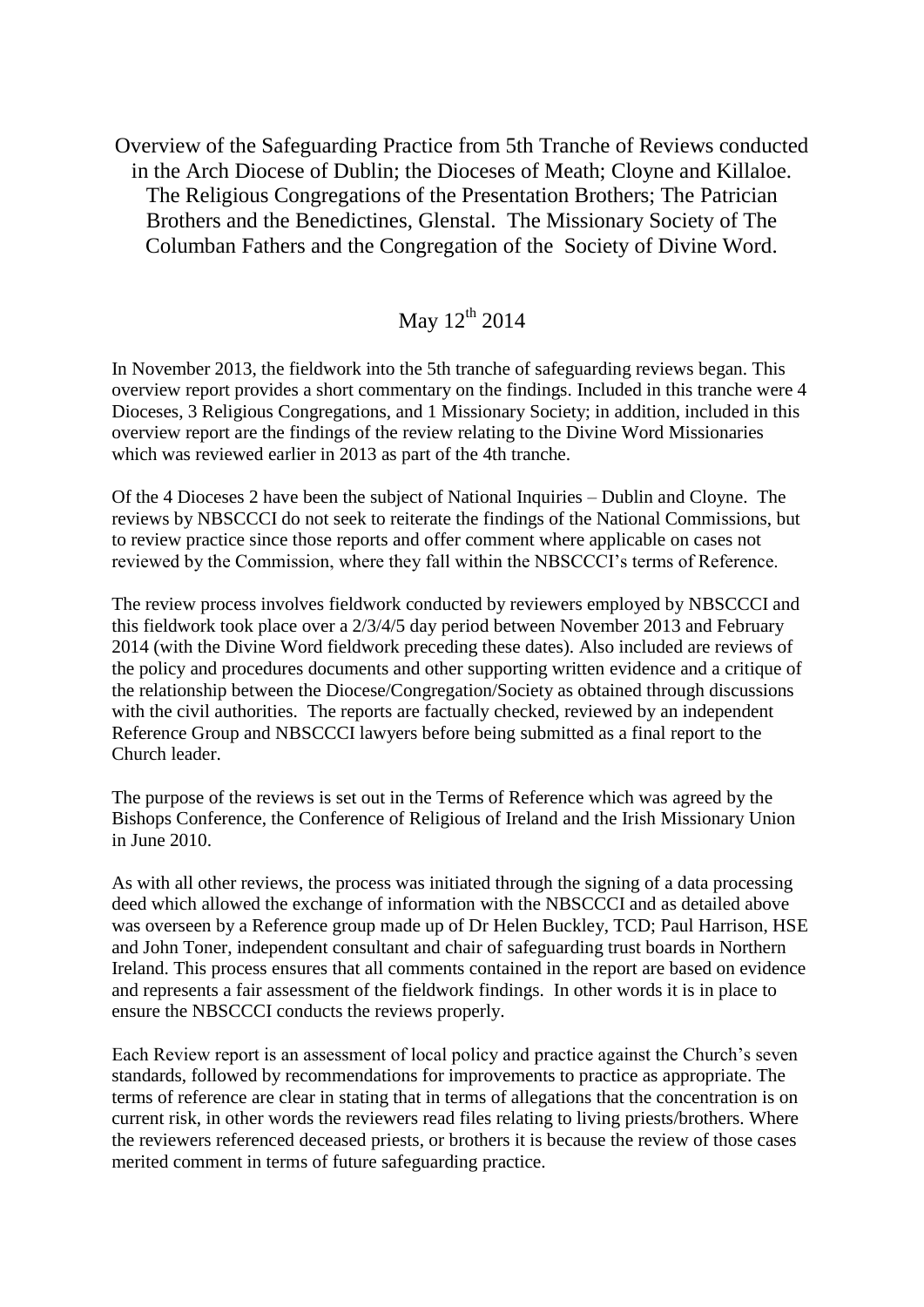The Reviews involved a time period from 1st January 1975 to the period of the Review.

## **Key Findings of the Reviews**

- All Dioceses are making very good progress in adhering to the Board's Standards.
- For the Religious Congregations and Missionary Societies, progress appears slower. There has been a sea change in that all are now conscious of their obligations around reporting, unfortunately in 2 cases (1 Congregation) we saw that priests continued in ministry even though admissions were made and in another Order cases against deceased brothers, former brothers and lay teachers were not always notified to the Gardai.
- Reporting to the civil authorities in relation to allegations against living priests/brothers is now very prompt but the delays in the past are acknowledged.
- Removal from ministry is now always considered and judgments are made on basis of an examination of the information available. Advice is consistently sought from Advisory panels, NCMRG, and civil authorities
- **Management plans relating to accused Priests and Brothers are variable and** monitoring needs to be improved, in terms of clarity of roles, review of restrictions, and sharing of information
- Support for complainants in some Dioceses and Orders is excellent, in others further improvements are required to ensure a systematic compassionate response.
- For some Religious Congregations and Missionary Societies, they have invested their energies in managing and monitoring risk presented by prolific offenders and have neglected the current safeguarding aspects
- In other religious Congregations and Missionary Societies, the reviewers saw excellent prevention and management of allegations
- In comparison to the numbers of allegations, very few result in criminal investigation and fewer still result in criminal convictions
- Patterns emerging:
	- $\triangleright$  Offences largely took place between 1940 -2000, with a decline in notified offending behaviour after 2000; however there is still a need for vigilance and constant oversight and prompt action as noted in the conviction of a priest who abused children up until 2011.
	- $\triangleright$  Some priests in particular abused very quickly after ordination, which leads to questions about formation.
	- $\triangleright$  A number of the abusers were charismatic priests, who were popular among people.
	- $\triangleright$  Some abusers had other addictive problems such as alcohol addiction.